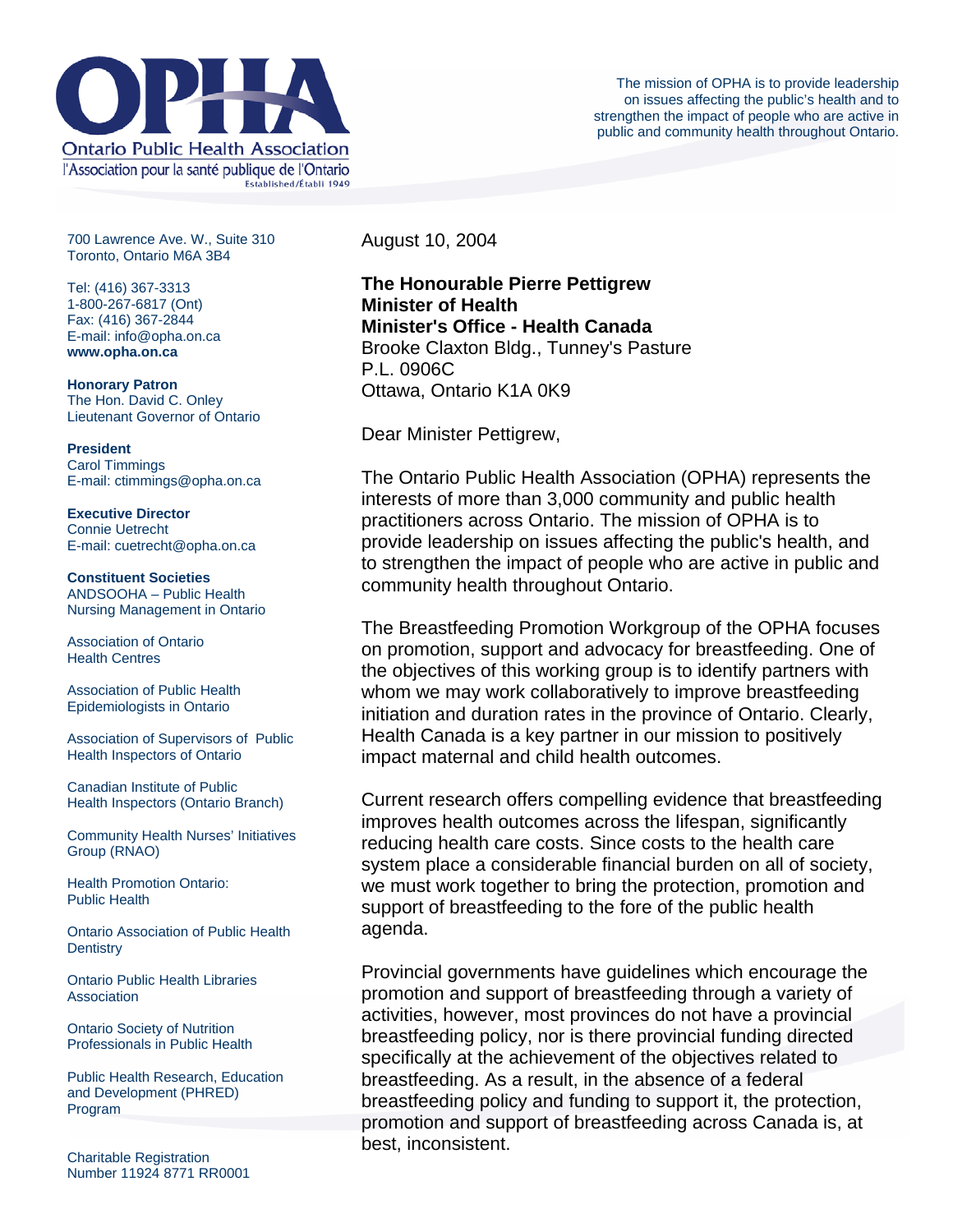Historically, Health Canada has provided leadership related to the protection, promotion and support of breastfeeding. An example of this leadership would be the development and implementation of the *Breastfeeding Friendly Places: Anytime, Anywhere* national campaign strategy. In addition, Health Canada has developed and distributed a variety of breastfeeding promotional materials which breastfeeding organizations, health professionals and child health advocates have relied upon to support their work. Unfortunately, these promotional materials are no longer available from Health Canada, there are no plans in place for a federal campaign promoting breastfeeding, nor is there financial support directed specifically toward the implementation of strategies to enhance the initiation and duration rates of breastfeeding in our country.

It is of concern that breastfeeding duration rates in Canada are well below the World Health Organization recommendation, and that initiation and duration are lower among younger women, single women, women who smoke and women with lower levels of income and education. The children of these women are already at increased risk of poor health outcomes, therefore, we must continue to develop and implement comprehensive strategies to improve breastfeeding initiation and duration in order to enable our most vulnerable citizens to have the best possible start in life.

The Canada Prenatal Nutrition Program is a good example of federal/provincial collaboration in the promotion and support of breastfeeding, and demonstrates how we can work together to achieve greater health for Canadians, particularly those at greatest risk of poor health outcomes. We certainly hope this program will continue to be included as one component of a national breastfeeding strategy. It is interesting to note that an astounding 99% of Norwegian mothers breastfeed their newborns, and, six months later, 80% are still breastfeeding. These amazing success rates can be attributed to government funding which encouraged the establishment of baby-friendly practices, extended maternity benefits which support breastfeeding mothers, and workplace policies which enable women to nurse their babies to two years or beyond, as per the recommendation of the World Health Organization and other breastfeeding experts worldwide.

The Norwegian example provides an excellent model for Canada. What we need now is the political leadership, including legislation, to uphold the provisions of the International Code of Marketing of Breastmilk Substitutes, and adequate funding to enable the promotion and support of breastfeeding nationwide.

To achieve improved maternal and child health, and optimize use of resources in Canada, we propose that Health Canada consider the following policy goals and objectives, which emerged from the National Breastfeeding Policy Conference in Washington, DC, in 1998:

- appoint a national breastfeeding coordinator of appropriate authority
- establish a national breastfeeding committee comprised of relevant multi-sectoral governmental, non-governmental and private voluntary organizations and health organizations
- enact into law the International Code of Marketing of Breastmilk Substitutes, and monitor compliance
- address the relationship between women's and children's health and breastfeeding (including breastmilk exclusivity) through regular surveillance and monitoring
- guarantee the right to breastfeed within the workplace